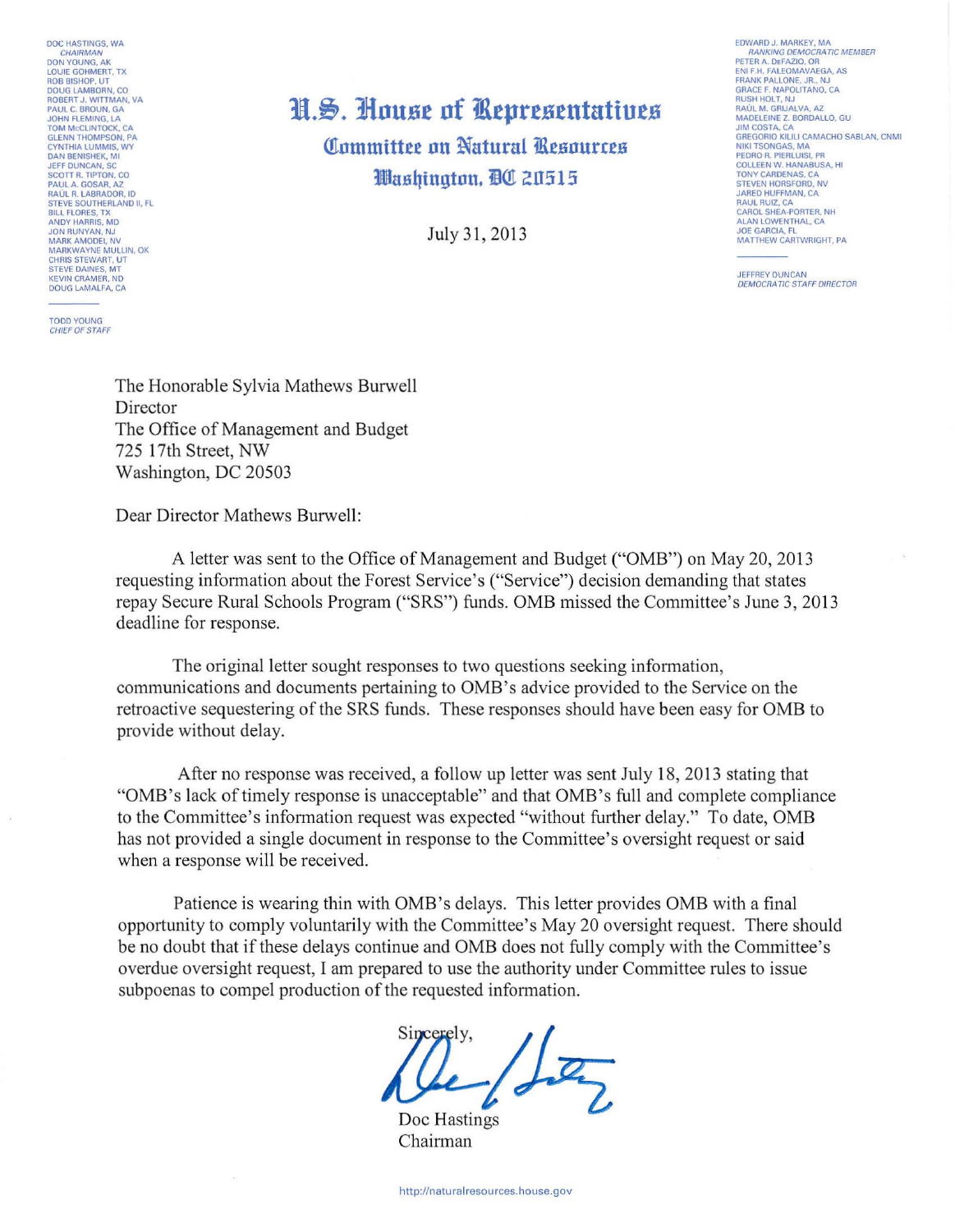DOC HASTINGS, WA DON YOUNG, AK LOUIE GOHMERT, TX<br>ROB BISHOP, UT<br>DOUG LAMBORN, CO **BOBERT J. WITTMAN, VA<br>PAUL C. BROUN, GA<br>JOHN FLEMING, LA TOM MCCLINTOCK, CA** GLENN THOMPSON, PA<br>CYNTHIA LUMMIS, WY<br>DAN BENISHEK, MI JEFF DUNCAN, SC<br>SCOTT R. TIPTON, CO<br>PAUL A. GOSAR, AZ<br>RAÚL R. LABRADOR, ID STEVE SOUTHERLAND II, FL ANDY HARRIS, MD JON RUNYAN, NJ<br>MARK AMODEI, NV<br>MARKWAYNE MULLIN, OK CHRIS STEWART, UT<br>STEVE DAINES, MT<br>KEVIN CRAMER, ND DOUG LAMALFA, CA

**TODD YOUNG** CHIEF OF STAFF

## H.S. House of Representatives

Committee on Natural Resources Washinaton, DC 20515

July 31, 2013

**FDWARD J. MARKEY, MA** RANKING DEMOCRATIC MEMBER<br>PETER A. DEFAZIO, OR ENI F.H. FALEOMAVAEGA, AS FRANK PALLONE, JR., NJ<br>GRACE F. NAPOLITANO, CA **RUSH HOLT, NJ** RAÚL M. GRIJALVA, AZ<br>MADELEINE Z. BORDALLO, GU<br>JIM COSTA, CA GREGORIO KILILI CAMACHO SABLAN, CNMI NIKI TSONGAS, MA<br>PEDRO R. PIERLUISI, PR<br>COLLEEN W. HANABUSA, HI TONY CARDENAS, CA<br>STEVEN HORSFORD, N<br>JARED HUFFMAN, CA RAUL RUIZ, CA<br>CAROL SHEA-PORTER, NH<br>ALAN LOWENTHAL, CA **JOE GARCIA, FL** MATTHEW CARTWRIGHT, PA

**JEFFREY DUNCAN DEMOCRATIC STAFF DIRECTOR** 

The Honorable Tom Vilsack Secretary U.S. Department of Agriculture 1400 Independence Avenue, S.W. Washington, D.C. 20250

Thomas L. Tidwell Chief, Forest Service U.S. Department of Agriculture 201 14th Street, S.W. Washington, DC 20024

Dear Secretary Vilsack and Chief Tidwell:

A letter was sent May 20, 2013 requesting information and documents about the Forest Service's ("Service") decision demanding states repay Secure Rural Schools Program ("SRS") funds. The Service missed the Committee's June 3, 2013 deadline for response.

The original letter sought responses to four questions seeking information, communications and documents connected to the Service's authority and rationale to demand the repayment of the SRS funds. Such information should have been easy to collect and provide without delay.

Committee majority oversight staff made numerous inquiries to the Service in June to get an update on when a response will be sent. Committee staff was informed that the U.S. Department of Agriculture ("USDA") would be responding on behalf of the Service and that a response could be expected in early July.

After no response was received, a follow up letter was sent July 18, 2013 stating that the "Department's lack of timely response is unacceptable" and that the Department's full and complete compliance to the Committee's information request was expected "without further" delay." To date, the Department and Service have not provided a single document in response to the Committee's oversight request or said when a response will be received.